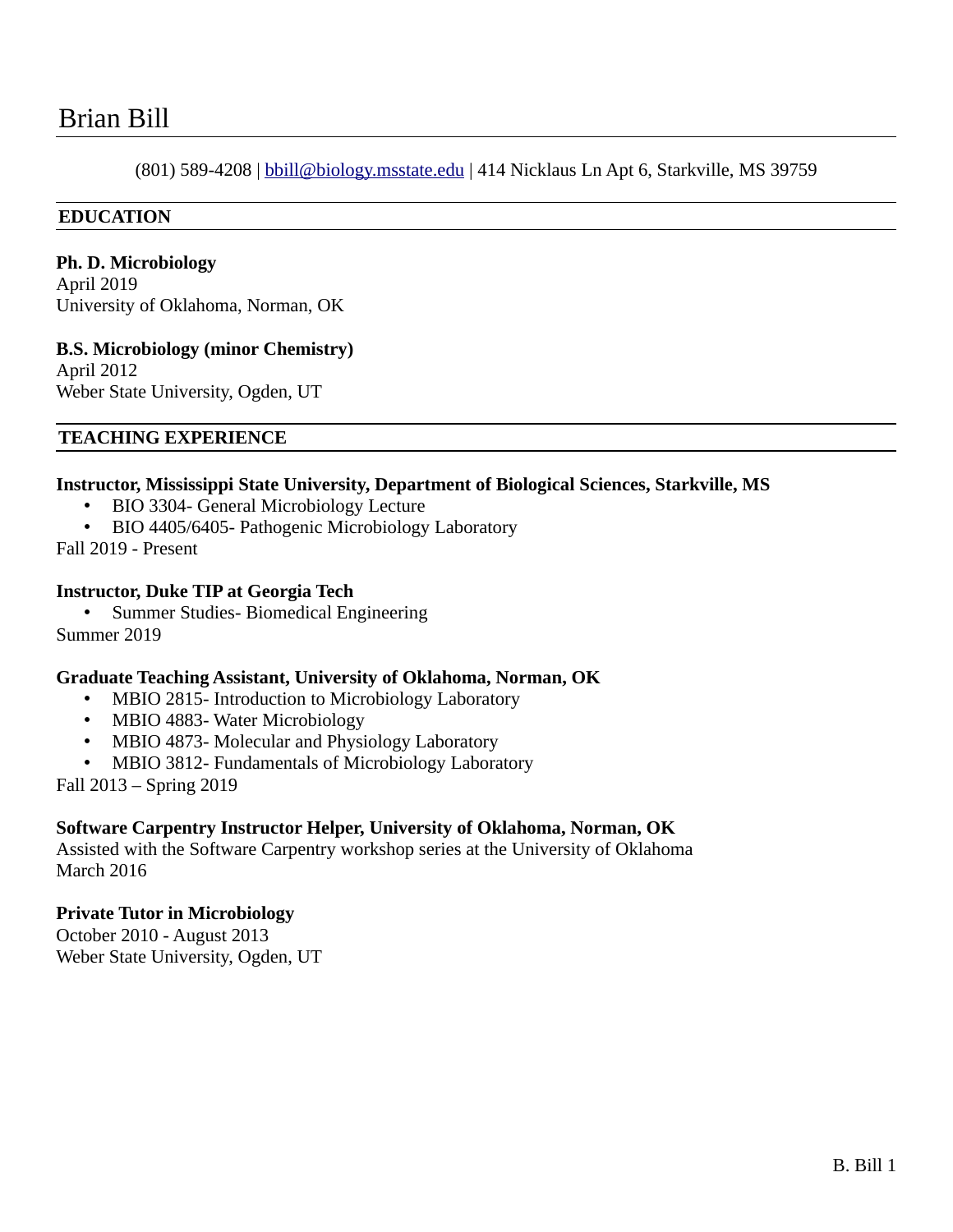#### **RESEARCH EXPERIENCE**

#### **Graduate Research Assistant**

- Biogeography, physiology, chemical ecology, and predator-prey interactions of the order Myxococcales.
- Molecular studies on the impact of disturbances on microbial communities
- Discovery of novel secondary metabolites
- Corrosion and fuel fouling in diesel/biodiesel storage systems
- Cultivation of novel microorganisms

January 2014 – April 2019

University of Oklahoma, Norman, OK

## **Undergraduate Research Assistant**

• Developed research methods and gathered data on reducing human exposure when preparing toxic pharmaceuticals

April 2013 – August 2013 Weber State University, Ogden, UT

## **Lead Research Technician**

- Lead a team of research technicians and engineers for the development and testing of medical support devices
- Managed budgets and testing schedules
- Designed experiments for product comparison and development
- Wrote, reviewed, and delivered product reports to customers
- Facilitated communication between our team and the customers

April 2013 – August 2013

EC-Service, Centerville, UT

## **Research Technician**

- Designed and conducted testing of medical support devices, such as beds, boots, wheelchairs, and wound dressings
- Conducted microbial screens and testing
- Aided in product design and standards testing
- Wrote and reviewed product testing reports

```
October 2010 – April 2013
```
EC-Service, Centerville, UT

## **PEER REVIEWED PUBLICATIONS**

Call, E., **Bill, B.**, McLean, C., Call, N., Bernkopf, A., and Oberg, C. (2017). Hazardous Drug Contamination of Drug Preparation Devices and Staff: A Contamination Study Simulating the Use of Chemotherapy Drugs in a Clinical Setting. *Hospital Pharmacy*, 52(8), 551–558.

Lucas, J., **Bill, B.,** Stevenson, B., and Kaspari, M. (2017). The microbiome of the ant-built home: the microbial communities of a tropical arboreal ant and its nest. *Ecosphere*, 8(2), e01639.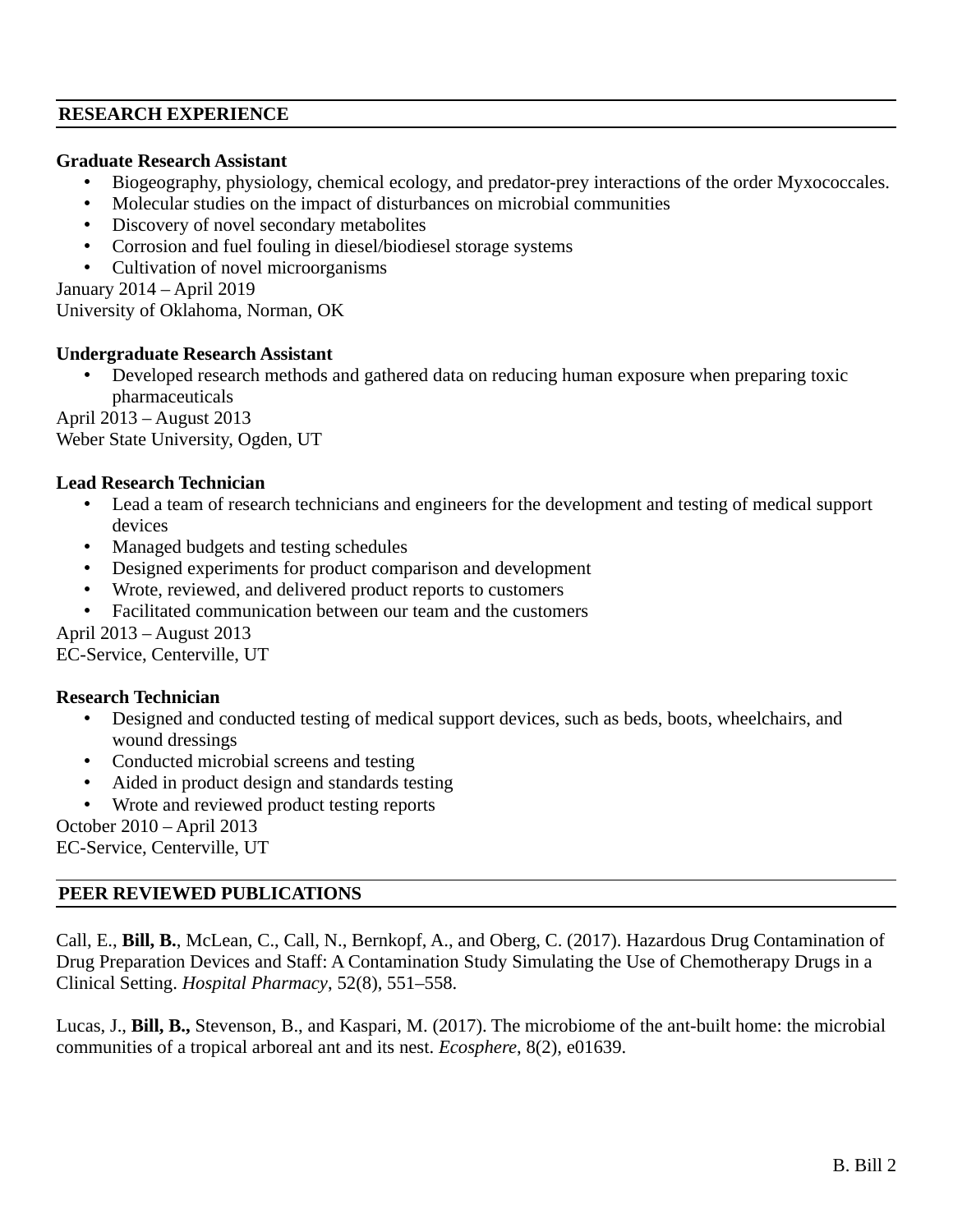Call, E., Pedersen, J., **Bill, B.**, Black, J., Alves, P., Brindle, C. T., ... & Clark, M. (2015). Enhancing pressure ulcer prevention using wound dressings: what are the modes of action?. *International wound journal*, 12(4), 408-413.

Call, E., Pedersen, J., **Bill, B.**, Oberg, C., & Ferguson-Pell, M. (2013). Microclimate impact of prophylactic dressings using in vitro body analog method. Wounds: a compendium of clinical research and practice, 25(4), 94-103.

#### **MANUSCRIPTS IN PREPARATION**

**Bill, B.**, Khan, M. and Stevenson, B. "The effect of prey on secondary metabolite production by *Myxococcus fulvus.*"

**Bill, B.** and Stevenson, B. "Cultivation-independent measures of the diversity and distribution of the Myxobacteria."

**Bill, B.**, Junkins, E., and Stevenson, B. "Comparison of genomic and functional traits among families in the Myxococcales"

**Bill, B.,** Sandu, Z., Matthews, C., and Stevenson, B. "Improved isolation of Myxobacteria using inhibitory dyes."

**Bill, B.,** Lucas, J., Kaspari, M., and Stevenson, B. "Microbiomes of wild mice in the Chihuahuan desert."

**Bill, B.**, Kaspari, M., and Stevenson, B. "Effects of NPK fertilization on leaf-litter microbial communities in a low-land tropical rainforest."

**Bill, B.,** Lucas, J., Weiser, M., Kaspari, M., and Stevenson, B. "The effect of rodent populations on the richness and structure of soil microbial communities in a desert ecosystem."

## **MENTORING EXPERIENCE**

#### **Undergraduate Researchers in Microbiology**

University of Oklahoma, Norman, OK

- David Soto (August 2017 present)
	- Screening of secondary metabolites produced by myxobacteria on a variety of media
- Zainab Sandhu (January 2017 present)
	- Cultivation of novel myxobacteria
	- predator-prey interactions
- Quyet-Thang Van (January 2017 May 2017)
	- Cultivation of myxobacteria
	- Screening of secondary metabolites produced by myxobacteria on a variety of media
- Kacey Rice (November 2016 May 2017)
	- Cultivation of novel myxobacteria
	- Predator-prey interactions
- Alec Thompson (August 2016 May 2017)
	- Cultivation of myxobacteria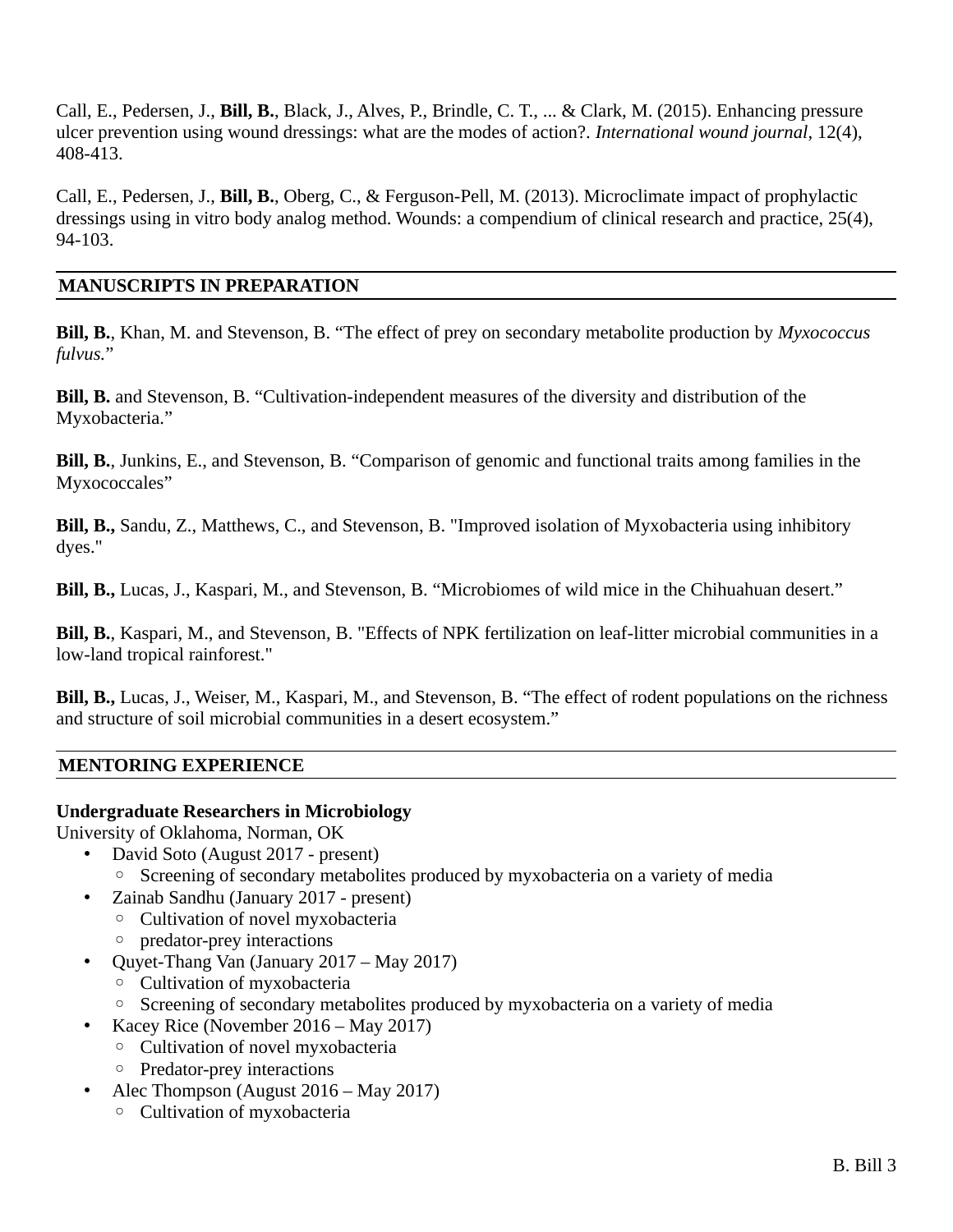- The effects of antibiotic stress on secondary metabolite production in *Myxococcus fulvus*
- Clayton Matthews (April 2016 May 2017)
	- Cultivation of myxobacteria
	- Strategies to purify myxobacteria
	- Shilpa Mathew (May 2016 October 2016)
		- Cultivation of myxobacteria
- Maaz Khan (January 2016 May 2018)
	- Cultivation of myxobacteria
	- Predator-prey interactions
	- Screening of secondary metabolites produced by myxobacteria in the presence of different prey
	- Benjamin Hickerson (December 2014 August 2015)
		- Cultivation of myxobacteria
		- Chemotaxis of myxobacteria
- Caitlin Roberts (August 2014 May 2015)
	- Cultivation of myxobacteria
	- Secreening of secondary metabolites produced by myxobacteria on a variety of media
	- Raaji Hirani (August 2014 May 2015)
	- Cultivation of myxobacteria
	- Cultivation of micro-organisms from contaminated fuel systems

# **UNIVERSITY SERVICE**

# **Vice-chair, Academic Affairs Committee**

August 2016 – May 2017 Graduate Student Senate, University of Oklahoma, Norman, OK

## **President, Microbiology and Plant Biology Graduate Student Association**

February 2016 – August 2016 University of Oklahoma, Norman, OK

## **Founder, Microbiology and Plant Biology Graduate Student Association**

February 2016 University of Oklahoma, Norman, OK

# **Chair, Academic Affairs Committee**

January 2015 – May 2016 Graduate Student Senate, University of Oklahoma, Norman, OK

# **Cox Speaker Series Committee**

August 2014 – April 2015 University of Oklahoma, Norman, OK

# **President, Microbiology Club**

August 2011 – April 2012 Weber State University, Ogden, UT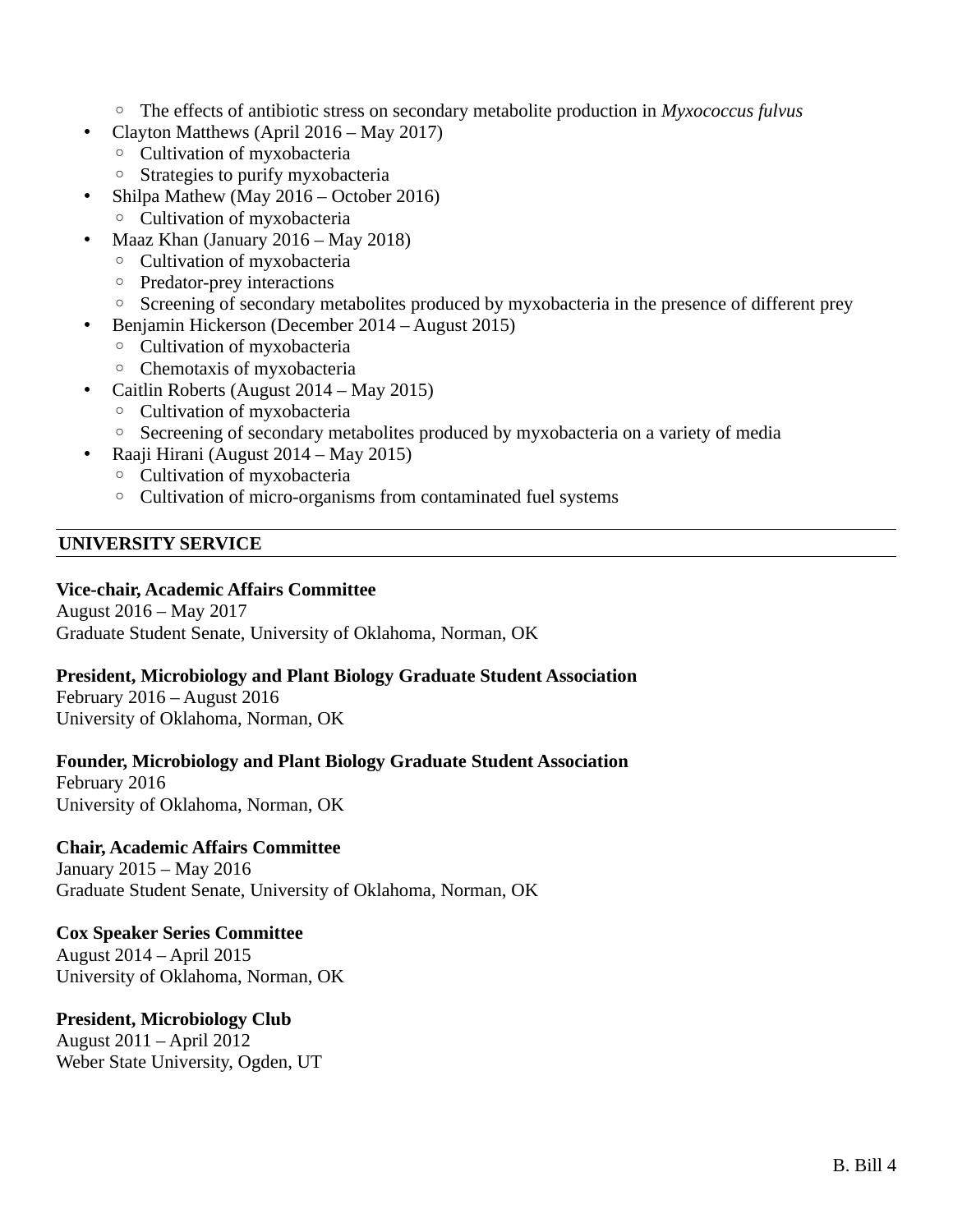## **Undergraduate Research Journal Student Reviewer**

• Reviewed submissions to the Weber State University undergraduate research journal, Ergo. Made publication recommendations based on quality of research

February 2011 – February 2012

Ergo, Weber State University, Ogden, UT

#### **College of Science Student Liaison**

• Communicated with the College of Science faculty and student reviewers for Weber State University's undergraduate journal, Ergo.

February 2011 – February 2012 Ergo, Weber State University, Ogden, UT

#### **MEDIA AND SOCIAL IMPACT**

#### **Blog: BillBriTheScienceGuy.com**

BillBriTheScienceGuy.com is a blog in which I discuss the incorporation of gaming principles into STEM education to facilitate student engagement and learning. I give advice about course design, provide sample assignments/lab protocols, and quick tips and tricks to improve the quality of courses. My target audience are educators in undergraduate STEM major programs.

April 2018 – present

Articles include:

- Bill, B. "Game-based Learning Guide Episode I: Games in Microbiology." May 4, 2018. [http://billbrithescienceguy.com/game-based-learning/game-based-learning-guide-episode-i-games-in](http://billbrithescienceguy.com/game-based-learning/game-based-learning-guide-episode-i-games-in-microbiology/)[microbiology/](http://billbrithescienceguy.com/game-based-learning/game-based-learning-guide-episode-i-games-in-microbiology/).
- Bill, B. "A Simple Taxonomy to Identify and Engage Different Types of STEM Students." Apr 23, 2018. [http://billbrithescienceguy.com/course-design/a-simple-taxonomy-to-identify-and-engage-different](http://billbrithescienceguy.com/course-design/a-simple-taxonomy-to-identify-and-engage-different-types-of-stem-students/)[types-of-stem-students/](http://billbrithescienceguy.com/course-design/a-simple-taxonomy-to-identify-and-engage-different-types-of-stem-students/)
- Bill, B. "Engaging STEM Students with "Elective" Assignments." Apr 19, 2018. [http://billbrithescienceguy.com/course-design/engaging-students-by-giving-them-a-choice-of](http://billbrithescienceguy.com/course-design/engaging-students-by-giving-them-a-choice-of-assignments/)[assignments/](http://billbrithescienceguy.com/course-design/engaging-students-by-giving-them-a-choice-of-assignments/)
- Bill, Brian E. "Science Communication Using Memes." Apr 19, 2018. <http://billbrithescienceguy.com/instructor-resources/science-communication-using-memes/>
- Bill, B. "Ted Talk Review Assignment." Apr 19, 2018. [http://billbrithescienceguy.com/instructor](http://billbrithescienceguy.com/instructor-resources/ted-talk-review/)[resources/ted-talk-review/](http://billbrithescienceguy.com/instructor-resources/ted-talk-review/)

#### **PROFESSIONAL DEVELOPMENT: CERTIFICATES, SEMINARS, AND WORKSHOPS ATTENDED**

## **Building with backward design: How to create course goals and learning outcomes that inspire lifelong learning**

April 2019

University of Oklahoma, Norman, OK

#### **Passing inspection: Assessment strategies that help students learn and make you a better teacher**

March 2019 University of Oklahoma, Norman, OK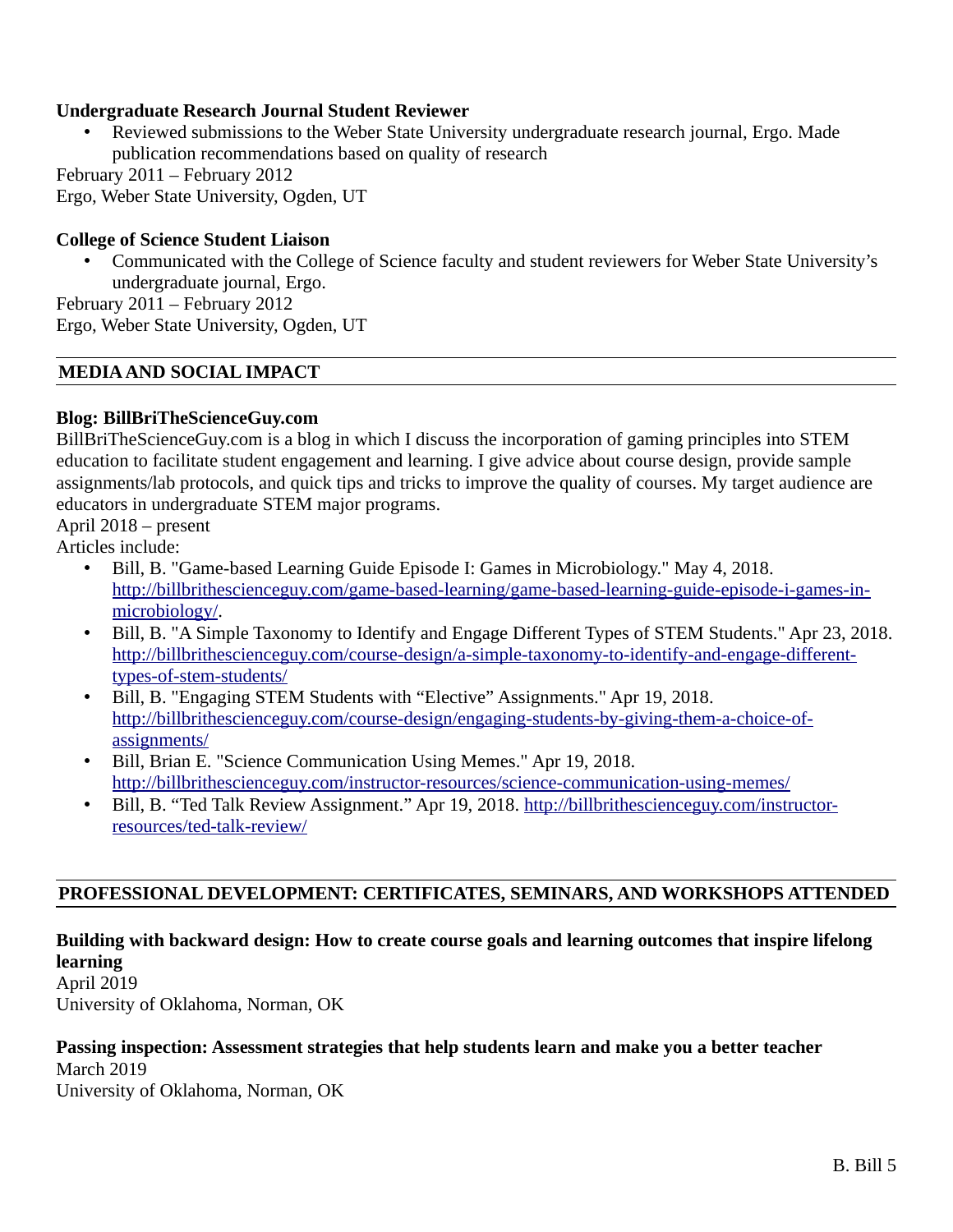#### **Knocking Down Walls: Teaching and Learning Activities that Increase Classroom Engagement**

March 2019 University of Oklahoma, Norman, OK

**Location, Location, Location: Situational factors that can make or break course development and instruction** February 2019 University of Oklahoma, Norman, OK

**Voice and Voices Series: Teaching Efficiency** January 2019 University of Oklahoma, Norman, OK

**LGBTQ Ally Training** October 2018 University of Oklahoma, Norman, OK

**Mentoring Undergraduate Research Workshop** September 2018 University of Oklahoma, Norman, OK

**Problem-based Learning in Engineering Education** September 2018 University of Oklahoma, Norman, OK

**Writing a Teaching Philosophy Statement: Documenting Your Persepective on Teaching and Learning** August 2018 American Society for Microbiology, Webinar

**Tiny Earth Network/Small World Initiative Antibiotic Discovery Course Instructor Training** July 2018 University of Connecticut, Storrs, CT

**Camp Completion** May 2018 University of Oklahoma, Norman, OK

**Teaching without Powerpoint** May 2018 University of Oklahoma, Norman, OK

**Creative Brainstorming for Your Classroom** May 2018 University of Oklahoma, Norman, OK

**Blended Teaching Design 101** May 2018 University of Oklahoma, Norman, OK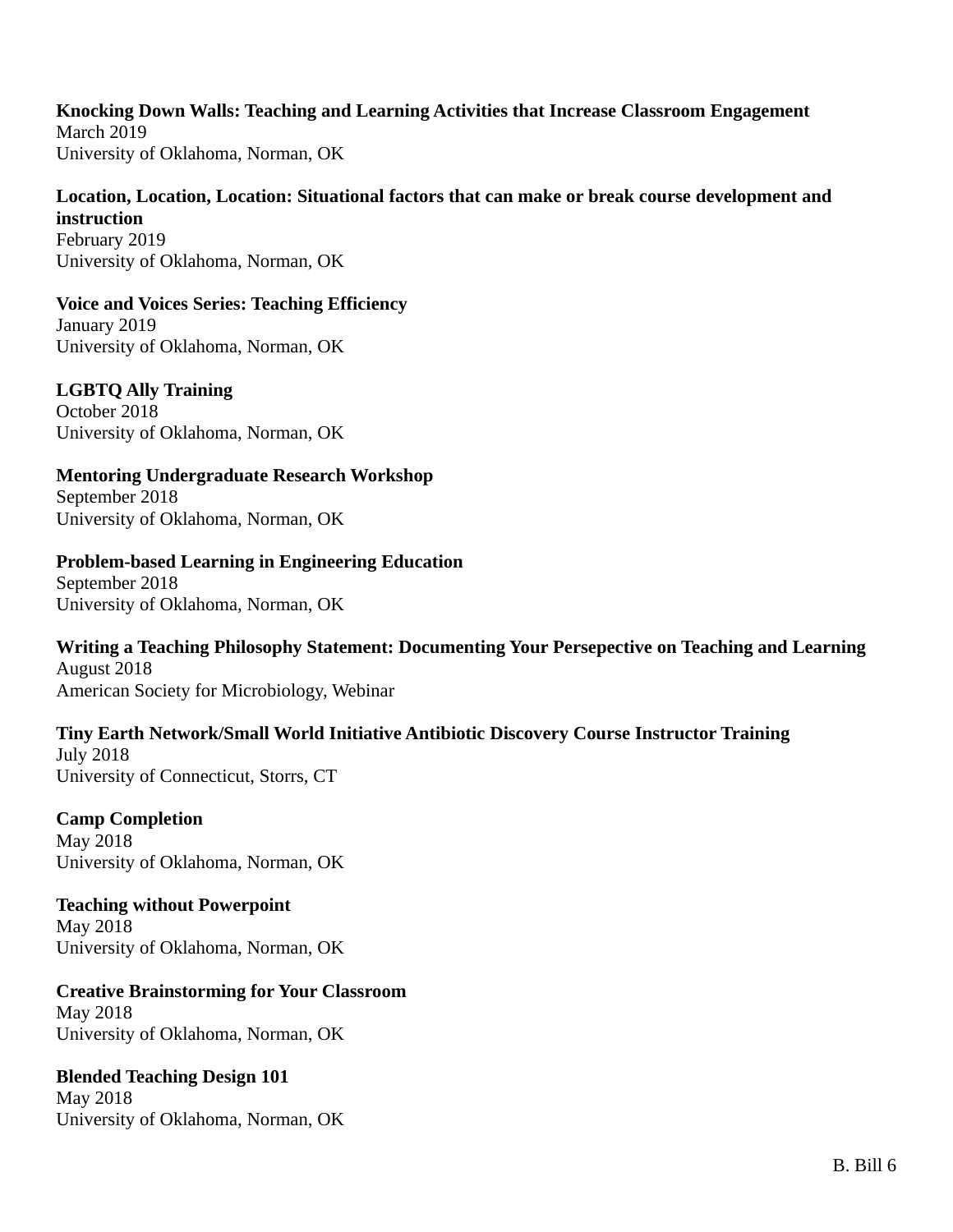**Creating a Course Flyer and Invitation Card** May 2018 University of Oklahoma, Norman, OK

**Broadening your Audience and Perspective: Best Practices and Strategies for Effective Science Communication** April 2018 University of Oklahoma, Norman, OK

**Writing NSF Proposal** April 2018 University of Oklahoma, Norman, OK

**Teaching Creatively in STEM** April 2018 University of Oklahoma, Norman, OK

**Inclusive Teaching Workshop for STEM Graduate Teaching Assistants** April 2018 University of Oklahoma, Norman, OK

**Small Teaching Strategies: Large Classes** February 2018 University of Oklahoma, Norman, OK

**Gamification and Behavioral Design: The Octalysis Framework** January 2018 Udemy, webinar

**Research Bazaar** October 2017 University of Oklahoma, Norman, OK

**Promoting a Learning Mindset** October 2017 University of Oklahoma, Norman, OK

**Reaching Students in their First Year** September 2017 University of Oklahoma, Norman, OK

**Digital Storytelling, Game Design, and Learning** August 2017 University of Oklahoma, Norman, OK

**GOBLIN: Game Offer Bold Learning Insights Nowadays** February 2017 University of Oklahoma, Norman, OK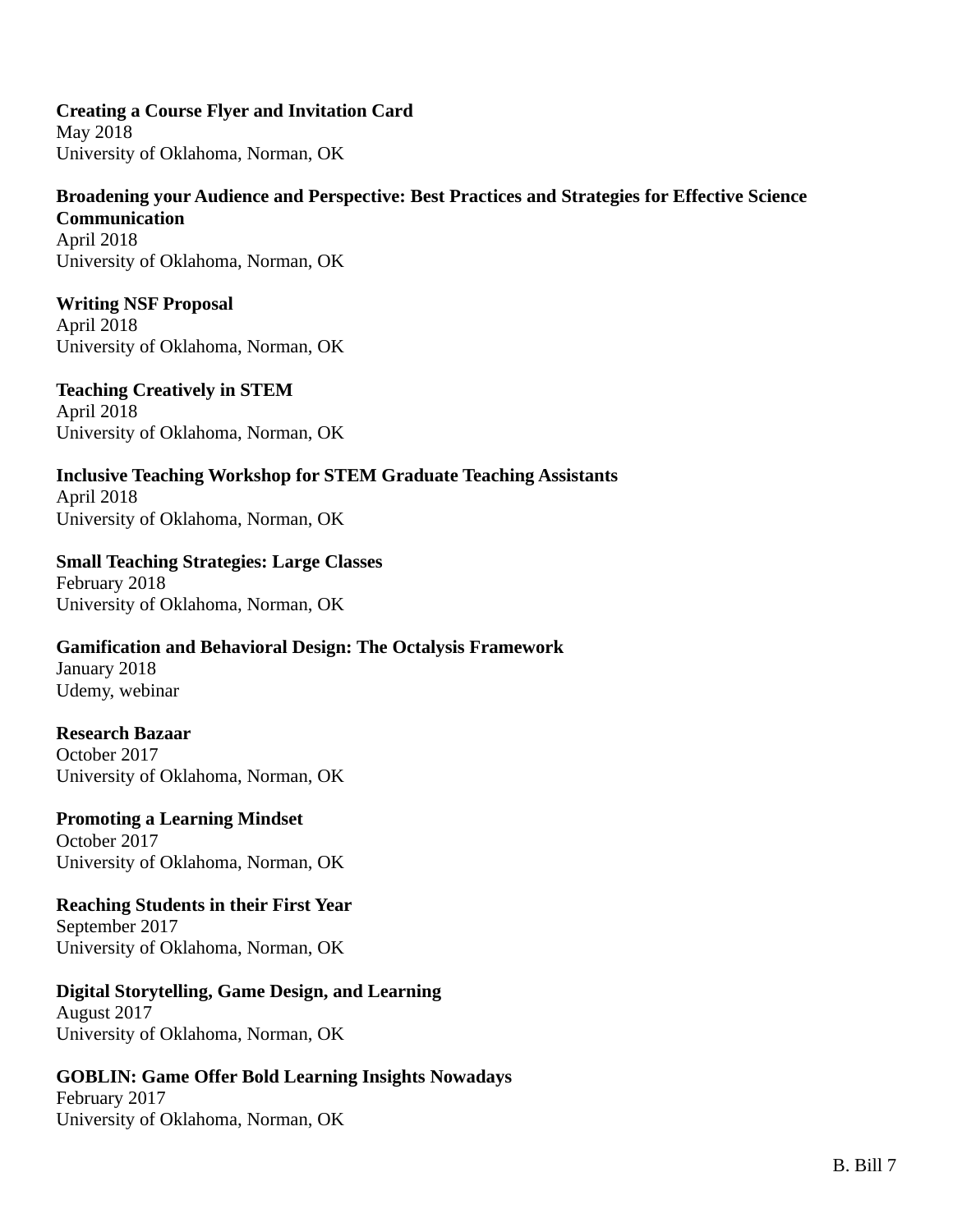## **Software Carpentry Instructor Training**

October 2016 University of Oklahoma, Norman, OK

**Developing Your One-Page Specific Aims** September 2016 University of Oklahoma, Norman, OK

**Software Carpentry** May 2014 University of Oklahoma, Norman, OK

**Fellow, Graduate Teaching Academy** April 2014 Center for Teaching Excellence, University of Oklahoma Graduate College, Norman, OK

**Professional Ethics Training and Responsible Conduct of Research Training** November 2013

University of Oklahoma, Norman, OK

# **Protecting Human Research Participants**

July 2012 National Institutes of Health, online course

## **PreDOE: Basic Statistics for Experimenters**

November 2012 Stat-ease, Inc., online course

## **AWARDS AND HONORS**

**Provost's Certificate of Distinction in Teaching** October 2019 University of Oklahoma, Norman, OK

**Provost's Certificate of Distinction in Teaching** February 2019 University of Oklahoma, Norman, OK

**Graduate Student Senate Travel Grant** October 2018 University of Oklahoma, Norman, OK

**Robberson Conference Presentation Creative Exhibition Travel Grant** October 2018 University of Oklahoma, Norman, OK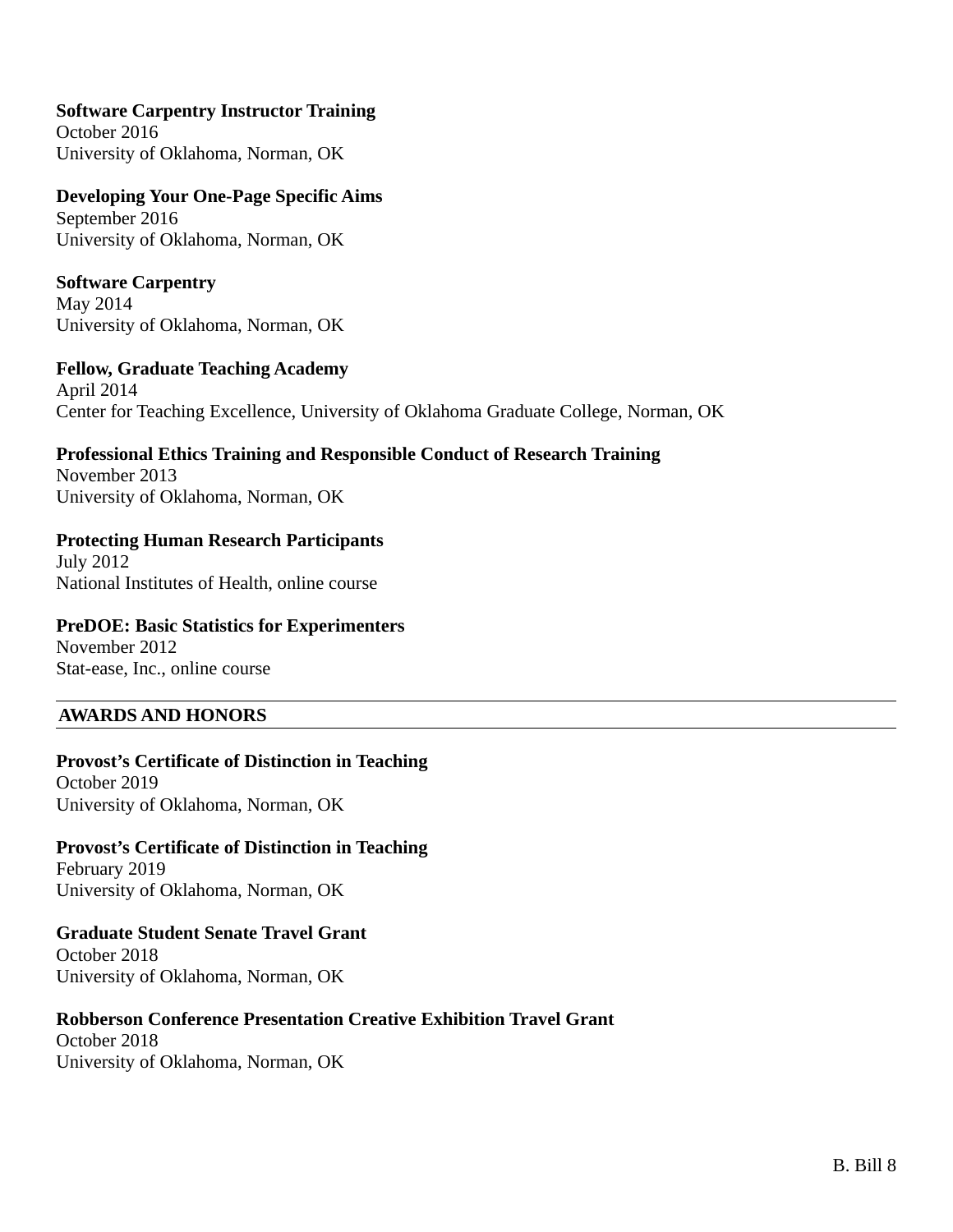## **Robberson and Wethington Prestigious Course Scholarship**

October 2018 University of Oklahoma, Norman, OK

# **2016 Provost's Outstanding Graduate Teaching Assistant**

March 2017 University of Oklahoma, Norman, OK

# **George and Cleo Cross Graduate Student Endowed Scholarship**

March 2017 University of Oklahoma, Norman, OK

# **Outstanding Service Award in Microbiology**

April 2012 Weber State University, Ogden, UT

## **College of Science Activity Scholarship**

August 2011 Weber State University, Ogden, UT

# **College of Performing Arts Activity Scholarship**

August 2006 Weber State University, Ogden, UT

#### **High Honors at Entrance Scholarship** August 2006 Weber State University

# **PROFESSIONAL MEMBERSHIPS**

Tiny Earth Network Small World Initiative International Society for Microbial Ecology National Science Teachers Association American Society for Microbiology Global Soil Biodiversity Initative Ecological Society of America

## **POSTERS AND PRESENTATIONS**

**Bill, B.\*** and Stevenson, B. "Cultivation-independent measures of global diversity and distribution within the order Myxococcales." Poster presentation at: 17th International Symposium on Microbial Ecology, Leipzig, Germany. 12-17 August 2018.

Khan, M.\*, **Bill, B.,** Stevenson, B. "Just like Hannibal Lecter, *Myxococcus fulvus* is a Picky Eater." Poster presentation at: Biochemistry Senior Research Symposium, University of Oklahoma, Norman, OK. 02 May 2018.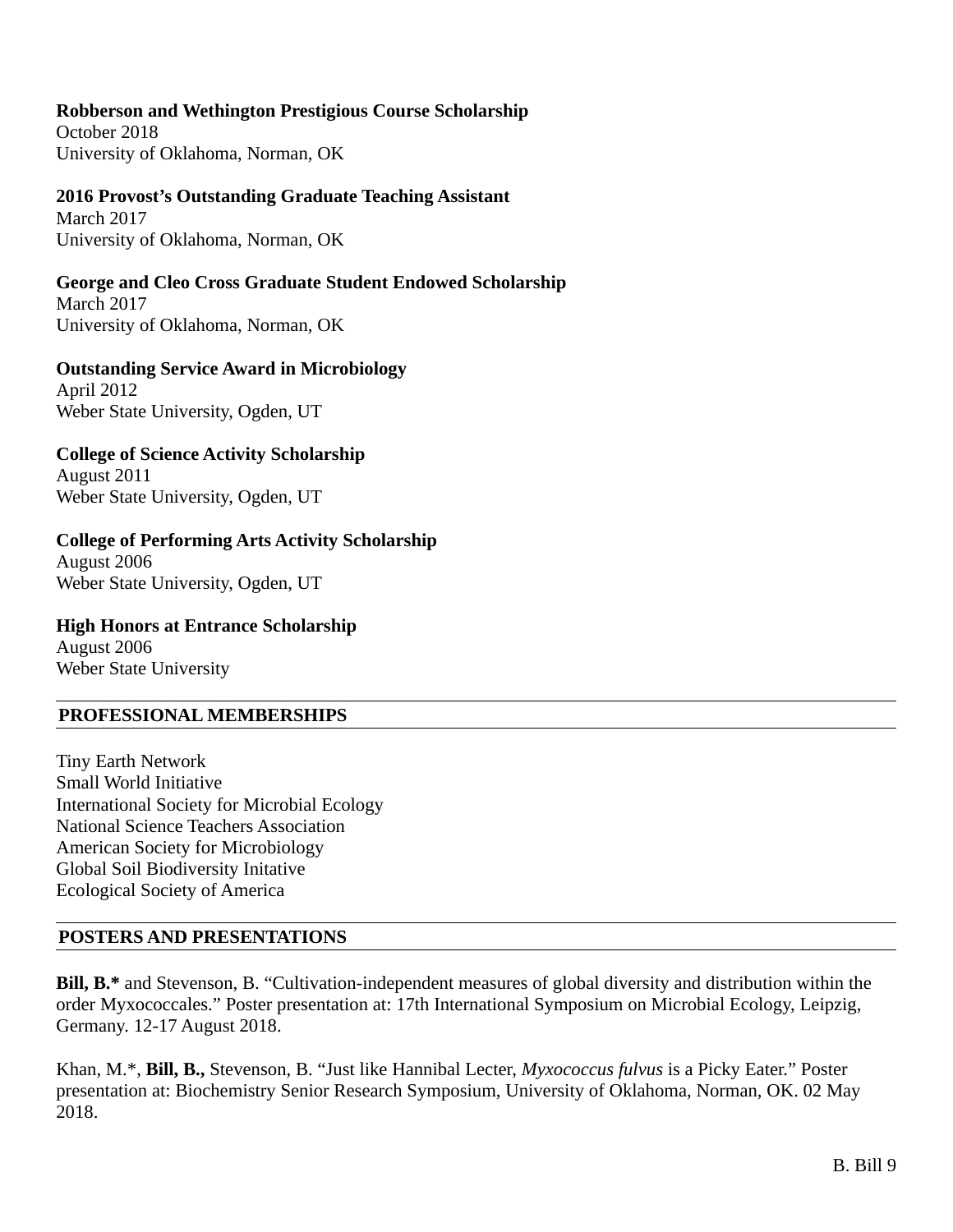Sandhu, Z.\*, **Bill, B.,** Stevenson, B. "Isolation of a Novel Myxobacterium using Molecular Screening Techniques." Oral presentation at: Undergraduate Research Day, University of Oklahoma, Norman, OK. 07 April 2018.

**Bill, B.\***, Stevenson, B. "Cultivation-independent measures of Myxobacteria global diversity and distribution." Oral presentation at: Oklahoma Academy of Science, Rogers State University, Claremore, OK. 03 November 2017.

**Bill, B.\*,** Stevenson, B. "Cultivation-independent measures of global diversity and distribution reveal overdispersion in Myxobacteria." Oral presentation at: 44th International Conference on the Biology of Myxobacteria, Arlington, VA. 16-19 June 2017.

Khan, M.\*, **Bill, B.,** Stevenson, B. "Antibiotic production from bacterial predator-prey interactions." Oral presentation at: Undergraduate Research Day, University of Oklahoma, Norman, OK. 08 April 2017.

Thompson, A.\*, **Bill, B.,** Cichewicz, R., Stevenson, B. "The effects of sub-inhibitory concentrations of antibiotics on the secondary metabolite production of *Myxococcus fulvus.*" Poster presentation at: Undergraduate Research Day, University of Oklahoma, Norman, OK. 08 April 2017.

Matthews, C.\*, **Bill, B.,** Stevenson, B. "Improved isolation of Myxobacteria using inhibitory dyes." Poster presentation at: Undergraduate Research Day, University of Oklahoma, Norman, OK. 08 April 2017.

Sandhu, Z.\*, **Bill, B.,** Stevenson, B. "*Archangium* sp. predation varies by *E. coli* isolate." Poster presentation at: 2017 FYRE Poster Session, University of Oklahoma, Norman, OK. 03 May 2017.

Van, Q.\*, Thompson, T., **Bill, B.,** Stevenson, B. "The secondary metabolite production of *Archangium* sp. Varies with carbon source." Poster presentation at: 2017 FYRE Poster Session, University of Oklahoma, Norman, OK. 03 May 2017.

Matthews, C.\*, **Bill, B.,** Stevenson, B. "Improved Isolation of Myxobacteria using Inhibitory Dyes." The Curiosity to Creativity Symposium, University of Oklahoma, Spring 2017.

Khan, M.\*, **Bill, B.,** Stevenson, B. "The Bacterial Predator *Myxococcus fulvus* Exhibits Prey Preferences." Poster presentation at: 2016 FYRE Poster Session, University of Oklahoma, Norman, OK. 04 May 2016.

**Bill, B.\*,** Kaspari, M., and Stevenson, B. "Effects of nutrient treatments on leaf-litter microbial communities in a lowland tropical rainforest." Oral presentation at: Annal Meeting of the Missouri Valley Branch and the Missouri Branch of the American Society of Microbiology, University of Kansas Medical Center, Kansas City, KS. 04-05 March 2016.

Pedersen, J.\*, **Bill, B.,** Call, E. "In-vitro Measurement of the Impact of a Turn and Positioning Device on Microclimate When Left in Place Following Use." Poster presentation at: The Symposium on Advanced Wound Care. 2013.

Call, E.\*, Pedersen, J., **Bill, B.,** McCausland, D., Tsuber, V., Grieng, M., Davis, K. "Recent improvements in methods of measuring pressure and shear offer increased accuracy, repeatability, and clinical applicability and future ISO standards application." Oral presentation at: 4<sup>th</sup> Congress of the World Union of Wound Healing Societies. 2012.